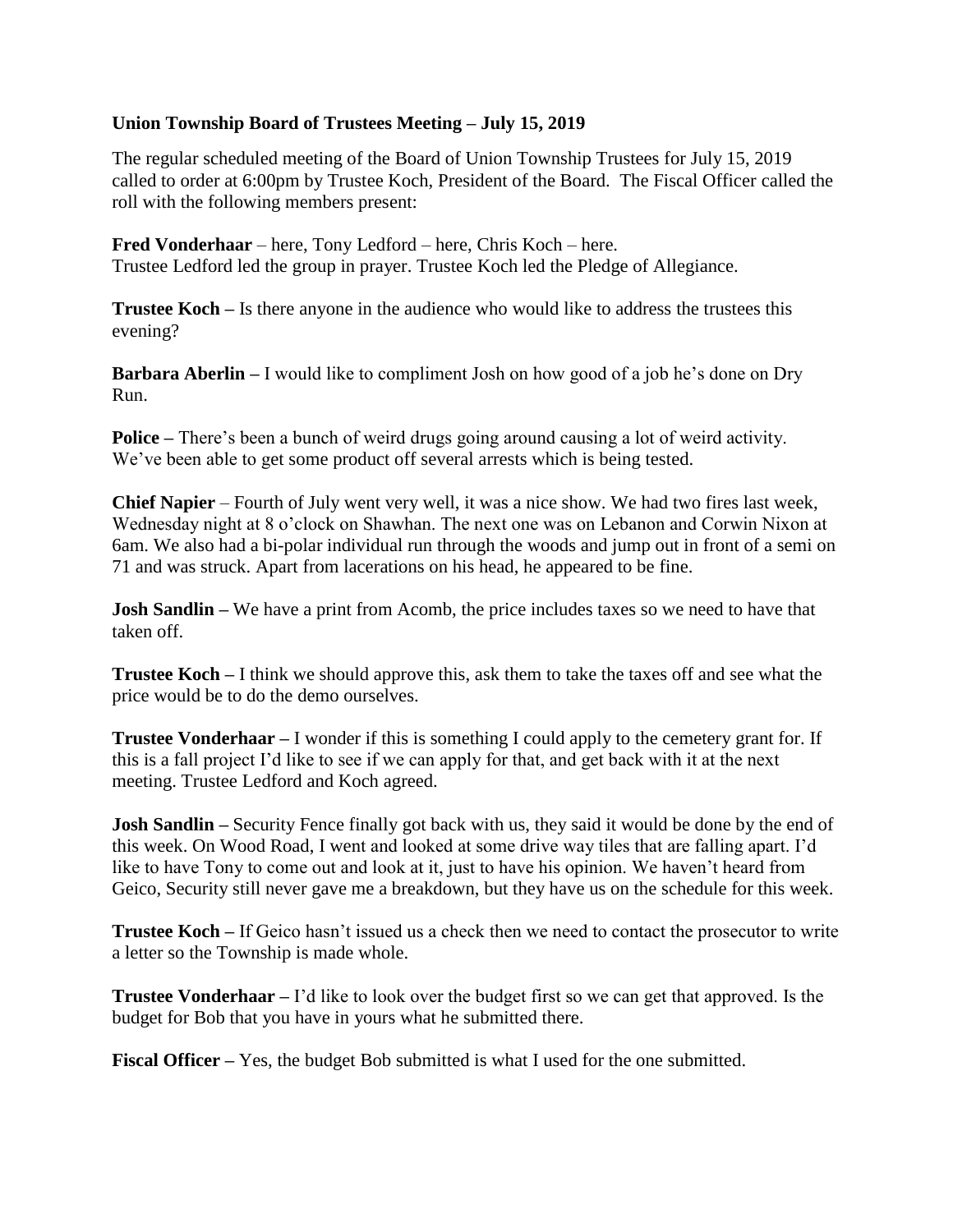**Trustee Vonderhaar –** Bob, the salary for the part time fire staff, there's a \$.50 raise there. Is that improving all part time people to \$16.00 an hour, or just a \$.50 raise on what they're making now?

**Chief Napier –** Correct, that's a \$.50 raise on what they're making now.

**Trustee Vonderhaar –** 2031 Road and Bridge Fund, I know we have a lot more bills through OPWC, but it seems like that's a low balance for 2020. Is there something here that stands out?

**Fiscal Officer –** All of 2019's budget put us in the negative for 2020 when I went to draft the budget, so I actually had to re-work all of Sharon's budget for 2019 to put us in the negative. She projected that we would spend a lot more than the revenue estimated to be received. It was a high number to start with in 2020.

**Trustee Vonderhaar –** The cemetery may be the same way then, and that makes sense. It just makes us more alert to see if we are spending too much money, and need to possibly hold on to that.

Trustee Vonderhaar made a motion to approve the 2020 budget put together by the Fiscal Officer. Trustee Koch seconded. A roll call resulted in all "Yeas."

We need a PO sent to the engineers department, I would also like to have the Board to give the Fiscal Officer to use the township letterhead and resolution number for a PO so that when one is requested, we can get one out without waiting on the Board. The trustees agreed to make a motion.

**Chief Napier –** I just had a question about direct deposit.

**Fiscal Officer –** Chief and I have been working towards moving to direct deposit for payroll. I have a resolution put together, and will send it out to everyone to take a look at. I will have additional information at the next meeting.

The minutes of the meeting on July  $1<sup>st</sup>$  were given to the Trustees before the meeting. Trustee Vonderhaar made a motion to approve the minutes as written. Trustee Ledford seconded. A roll call resulted in all "Yeas."

**Trustee Ledford** – 2122 Shawhan Road at the Sparks residence there's been a couch out there for at least four weeks or longer. I'm not sure if we should just take action and send them a letter. The Trustees agreed to send a letter. Trustee Ledford made a motion to pay the bills with Trustee Koch seconding the motion. A roll call resulted in all "Yeas."

**Trustee Koch** – We had a zoning hearing on the  $10<sup>th</sup>$  for a property here on the corner of Trovillo and Stubbs Mill. After review, it was denied because of the distance on the road. We had another zoning violation on Stubbs, with a bunch of signs in their yard. The zoning inspector has been made aware of that.